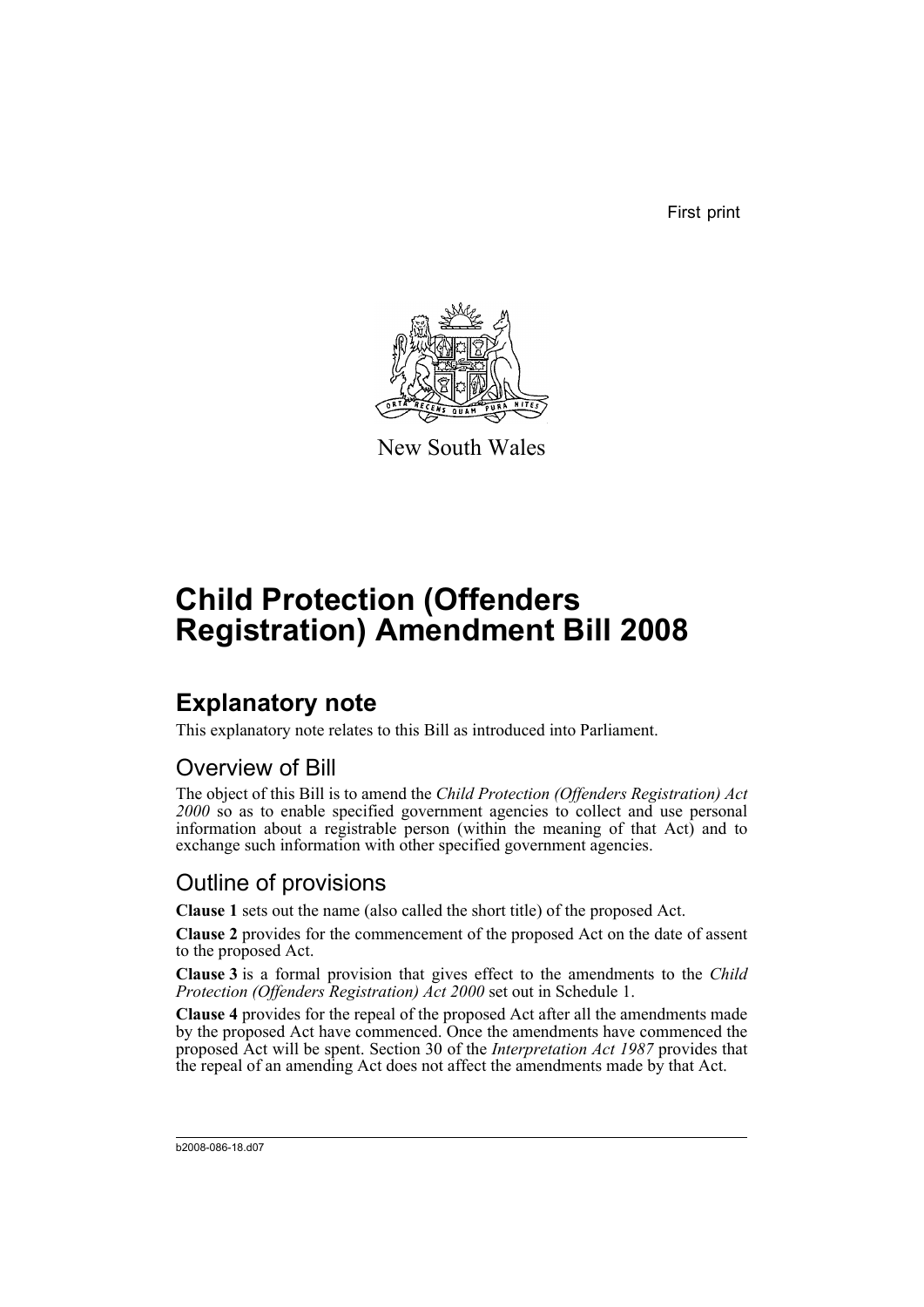Explanatory note

### **Schedule 1 Amendments**

#### **Proposed section 19BA**

**Schedule 1 [1]** inserts proposed section 19BA into the Act. The proposed section enables any government agency listed in proposed Schedule 1 (a *scheduled agency*) (a) to collect and use personal information about a registrable person (that is, broadly speaking, a convicted sex offender) and (b) to disclose such information to other scheduled agencies in accordance with a written authorisation given by a member of staff of the agency who has been identified by the agency head as being a senior officer of the agency (proposed subsection (1)).

An authorisation must specify the period for which it has effect and the agencies to which personal information may be disclosed (proposed subsection  $(2)$ ).

An authorisation may not be given by a senior officer unless he or she is satisfied (a) that there is a risk of "substantial adverse impact" on the registrable person (or some other person or class of persons) if such information is not collected, used or disclosed or (b) that the collection, use or disclosure of such information is likely to assist in developing, or giving effect to, a case management plan for the registrable person (proposed subsection (3)). "Substantial adverse impact" is defined (in proposed subsection (5)) to include serious physical or mental harm, sexual abuse, significant loss of benefits or other income, imprisonment, loss of housing or the loss of a carer.

The proposed section will have effect despite anything to the contrary in the *Privacy and Personal Information Protection Act 1998* or the *Health Records and Information Privacy Act 2002* (proposed subsection (4)).

The list of agencies in proposed Schedule 1 will be capable of amendment by the regulations (proposed subsection (6)).

#### **Proposed Schedule 1**

**Schedule 1 [2]** inserts proposed Schedule 1 into the Act. The proposed Schedule lists the following agencies: The NSW Police Force The Department of Ageing, Disability and Home Care The Department of Community Services The Department of Corrective Services The Department of Education and Training

The Department of Health

Housing NSW

The Department of Juvenile Justice

The Greater Southern Area Health Service

The Greater Western Area Health Service

The Hunter and New England Area Health Service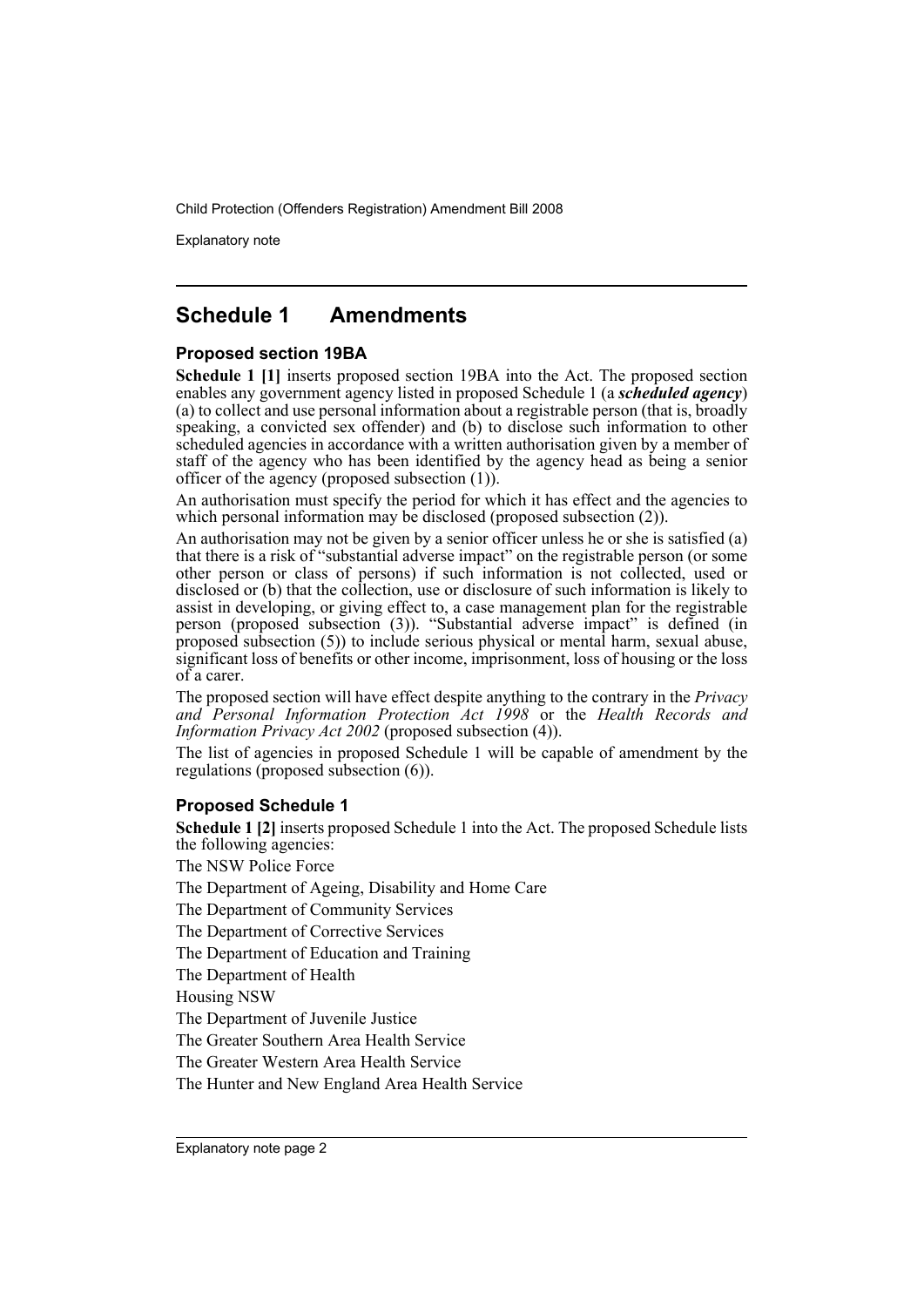Explanatory note

The North Coast Area Health Service

The Northern Sydney and Central Coast Area Health Service

The South Eastern Sydney and Illawarra Area Health Service

The Sydney South West Area Health Service

The Sydney West Area Health Service

The Children's Hospital at Westmead

Justice Health

As mentioned above, the proposed Schedule will be capable of amendment by the regulations.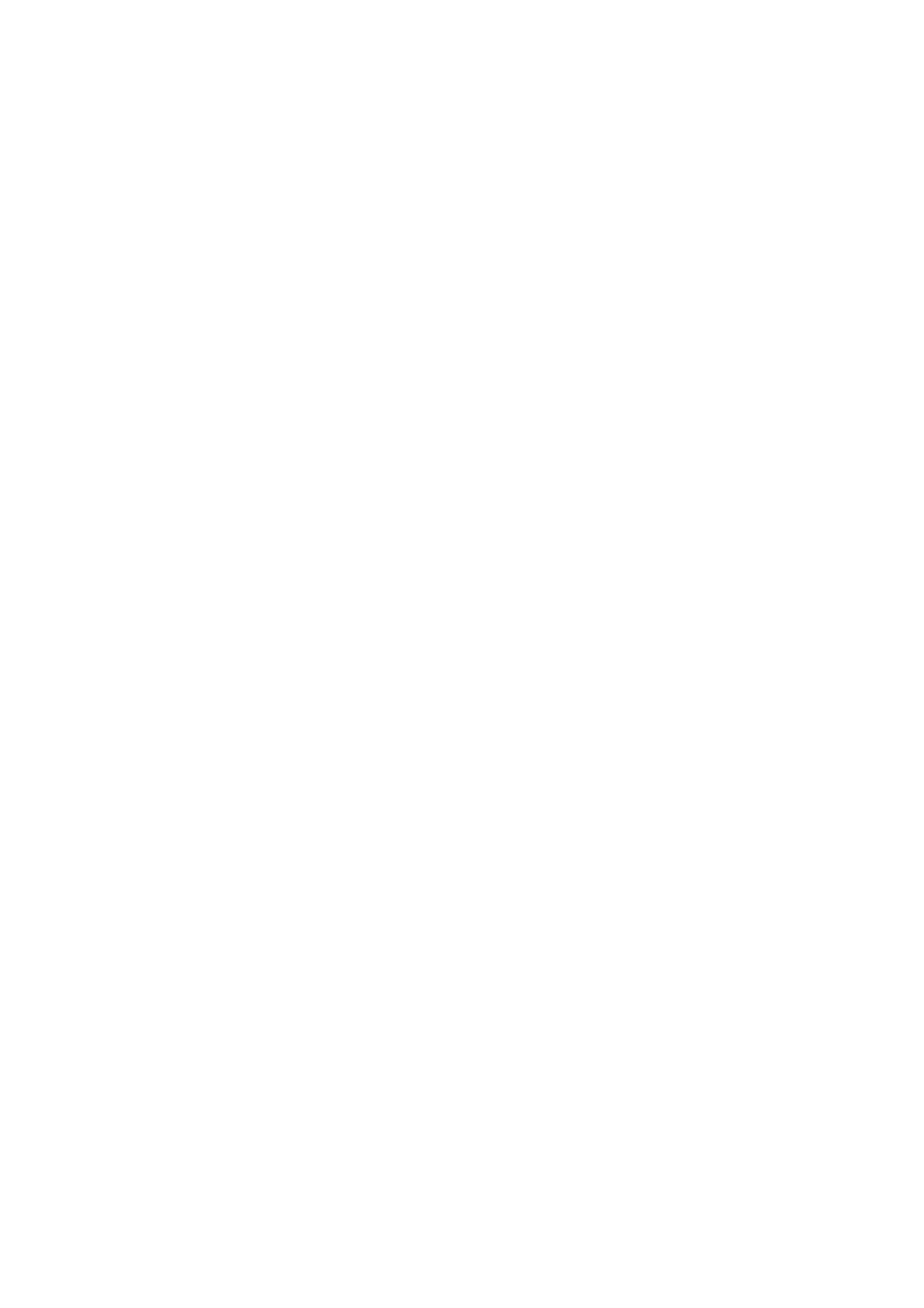First print



New South Wales

# **Child Protection (Offenders Registration) Amendment Bill 2008**

## **Contents**

|            |                                                                          | Page |
|------------|--------------------------------------------------------------------------|------|
|            | Name of Act                                                              |      |
|            | Commencement                                                             | 2.   |
|            | Amendment of Child Protection (Offenders Registration)<br>Act 2000 No 42 | 2    |
|            | Repeal of Act                                                            | 2    |
| Schedule 1 | Amendments                                                               | 3    |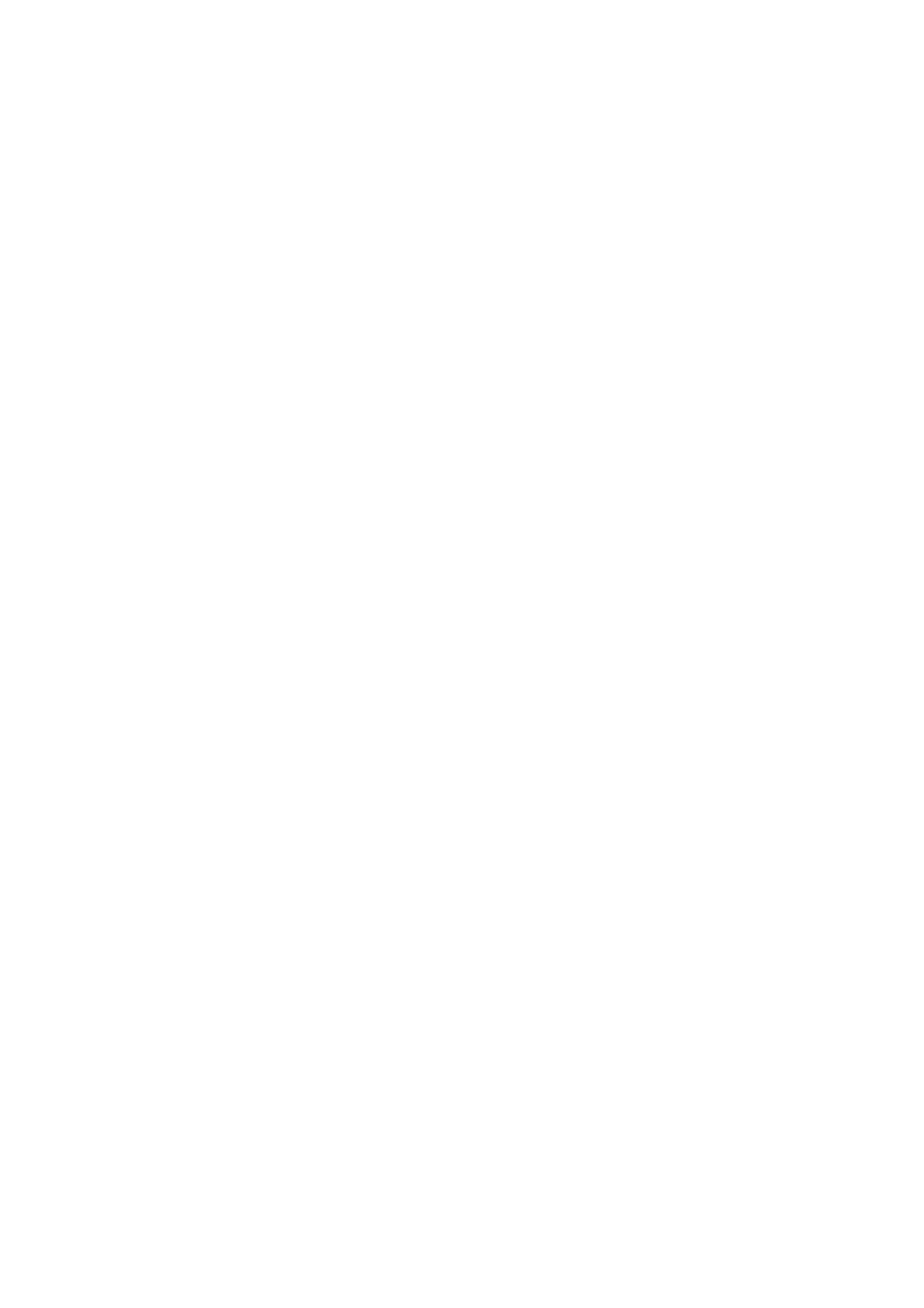

New South Wales

# **Child Protection (Offenders Registration) Amendment Bill 2008**

No , 2008

#### **A Bill for**

An Act to amend the *Child Protection (Offenders Registration) Act 2000* with respect to the collection, use and disclosure of information concerning registrable persons under that Act.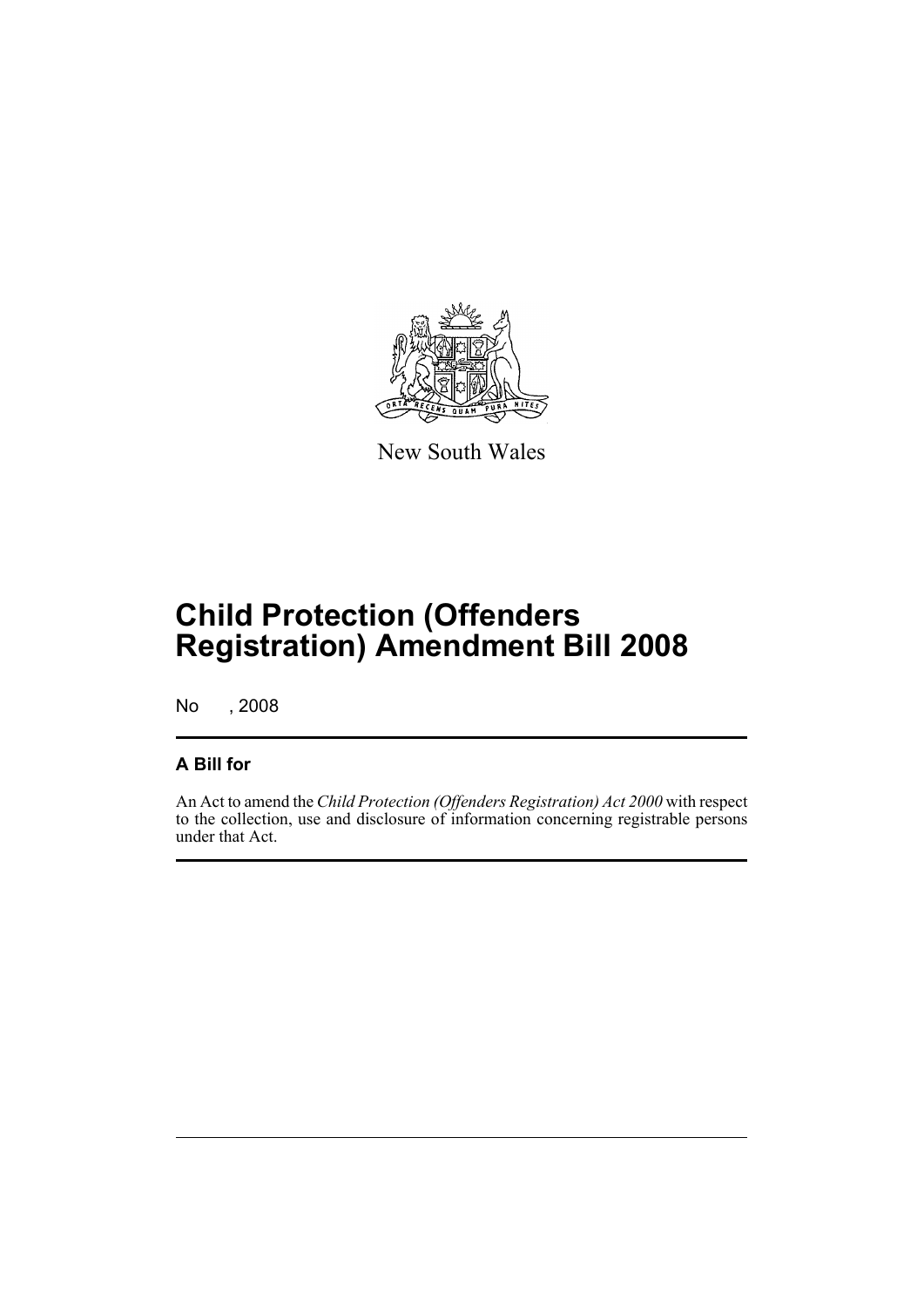<span id="page-7-3"></span><span id="page-7-2"></span><span id="page-7-1"></span><span id="page-7-0"></span>

| Name of Act            | $\overline{2}$                                                                                                                                                                                                                                                                                                                                                                                                                                                                                                                                                  |
|------------------------|-----------------------------------------------------------------------------------------------------------------------------------------------------------------------------------------------------------------------------------------------------------------------------------------------------------------------------------------------------------------------------------------------------------------------------------------------------------------------------------------------------------------------------------------------------------------|
| Act 2008.              | 3<br>4                                                                                                                                                                                                                                                                                                                                                                                                                                                                                                                                                          |
| <b>Commencement</b>    | 5                                                                                                                                                                                                                                                                                                                                                                                                                                                                                                                                                               |
|                        | 6                                                                                                                                                                                                                                                                                                                                                                                                                                                                                                                                                               |
|                        | 7                                                                                                                                                                                                                                                                                                                                                                                                                                                                                                                                                               |
| set out in Schedule 1. | 8<br>9                                                                                                                                                                                                                                                                                                                                                                                                                                                                                                                                                          |
| <b>Repeal of Act</b>   | 10                                                                                                                                                                                                                                                                                                                                                                                                                                                                                                                                                              |
| (1)<br>commences.      | 11<br>12                                                                                                                                                                                                                                                                                                                                                                                                                                                                                                                                                        |
| (2)                    | 13<br>14                                                                                                                                                                                                                                                                                                                                                                                                                                                                                                                                                        |
|                        | The Legislature of New South Wales enacts:<br>This Act is the Child Protection (Offenders Registration) Amendment<br>This Act commences on the date of assent to this Act.<br>Amendment of Child Protection (Offenders Registration) Act 2000 No 42<br>The Child Protection (Offenders Registration) Act 2000 is amended as<br>This Act is repealed on the day following the day on which this Act<br>The repeal of this Act does not, because of the operation of section 30<br>of the <i>Interpretation Act 1987</i> , affect any amendment made by this Act. |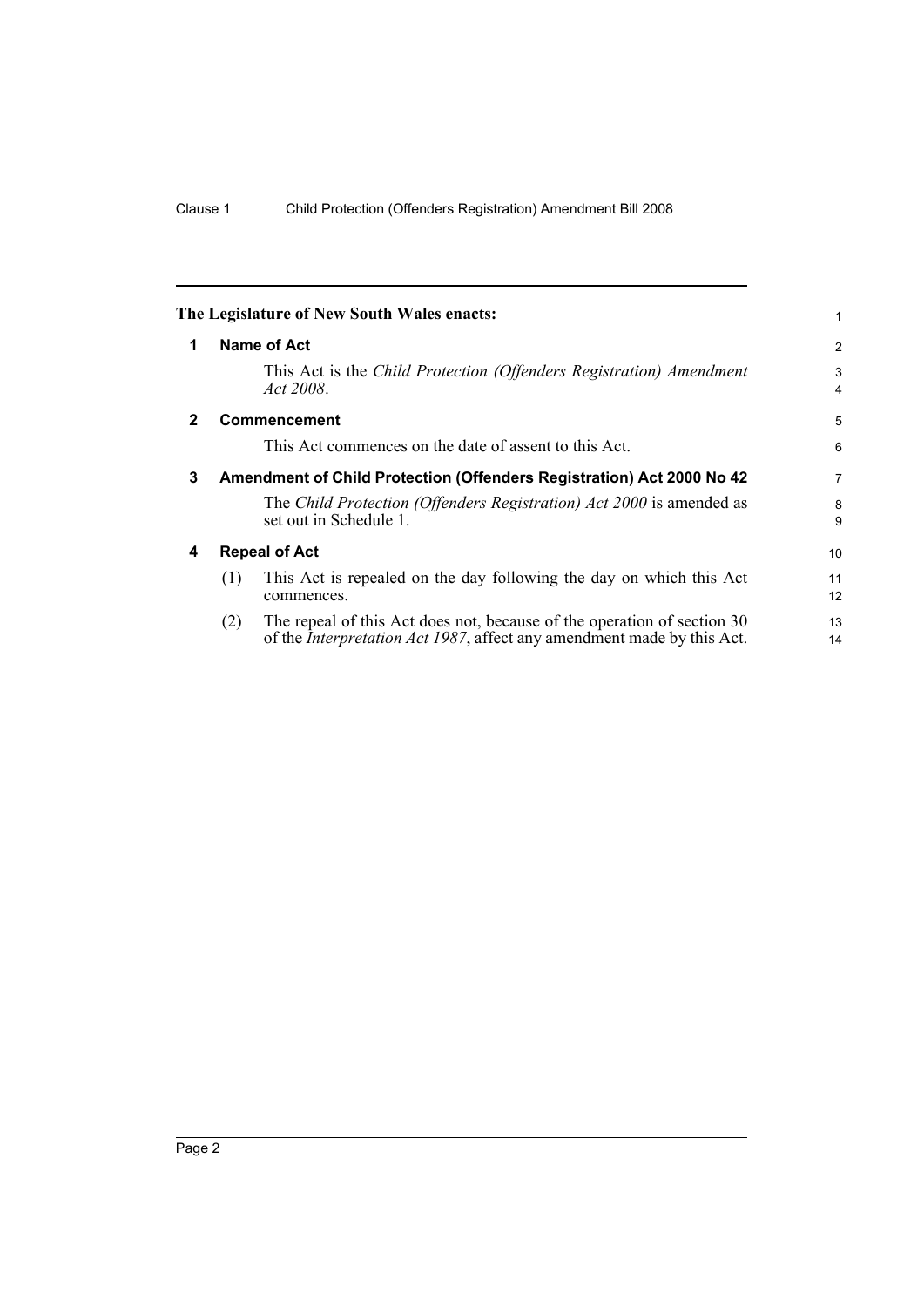Amendments Schedule 1

(Section 3)

1

2

## <span id="page-8-0"></span>**Schedule 1 Amendments**

| [1] | <b>Section 19BA</b> |                           |                                                                                                                                                                                                                                                                                             | 3                          |
|-----|---------------------|---------------------------|---------------------------------------------------------------------------------------------------------------------------------------------------------------------------------------------------------------------------------------------------------------------------------------------|----------------------------|
|     |                     | Insert after section 19B: |                                                                                                                                                                                                                                                                                             |                            |
|     | <b>19BA</b>         |                           | Exemption of certain agencies from privacy protection legislation                                                                                                                                                                                                                           | 5                          |
|     |                     | (1)                       | A scheduled agency:                                                                                                                                                                                                                                                                         | 6                          |
|     |                     |                           | may collect and use personal information about a<br>(a)<br>registrable person, and                                                                                                                                                                                                          | $\overline{7}$<br>8        |
|     |                     |                           | may disclose personal information about a registrable<br>(b)<br>person to another scheduled agency,                                                                                                                                                                                         | 9<br>10                    |
|     |                     |                           | if the collection, use or disclosure accords with a written<br>authorisation given by a senior officer of the agency.                                                                                                                                                                       | 11<br>12                   |
|     |                     | (2)                       | An authorisation under this section must specify:                                                                                                                                                                                                                                           | 13                         |
|     |                     |                           | the period (maximum 12 months) for which it has effect,<br>(a)<br>and                                                                                                                                                                                                                       | 14<br>15                   |
|     |                     |                           | the agencies to which the personal information may be<br>(b)<br>disclosed.                                                                                                                                                                                                                  | 16<br>17                   |
|     |                     | (3)                       | A senior officer of a scheduled agency may give an authorisation<br>under this section only if the officer is satisfied that:                                                                                                                                                               | 18<br>19                   |
|     |                     |                           | there are reasonable grounds to suspect that there is a risk<br>(a)<br>of substantial adverse impact on:                                                                                                                                                                                    | 20<br>21                   |
|     |                     |                           | (i)<br>the registrable person, or                                                                                                                                                                                                                                                           | 22                         |
|     |                     |                           | some other person or class of persons,<br>(ii)                                                                                                                                                                                                                                              | 23                         |
|     |                     |                           | if the collection or use of the personal information, or the<br>disclosure of the personal information to one or more of<br>the agencies specified in the authorisation, does not occur,<br><sub>or</sub>                                                                                   | 24<br>25<br>26<br>27       |
|     |                     |                           | (b)<br>the collection or use of the personal information, or the<br>disclosure of the personal information to one or more of<br>the agencies specified in the authorisation, is likely to<br>assist in developing or giving effect to a case management<br>plan for the registrable person. | 28<br>29<br>30<br>31<br>32 |
|     |                     | (4)                       | This section has effect despite anything to the contrary in the<br>Privacy and Personal Information Protection Act 1998 or the<br>Health Records and Information Privacy Act 2002.                                                                                                          | 33<br>34<br>35             |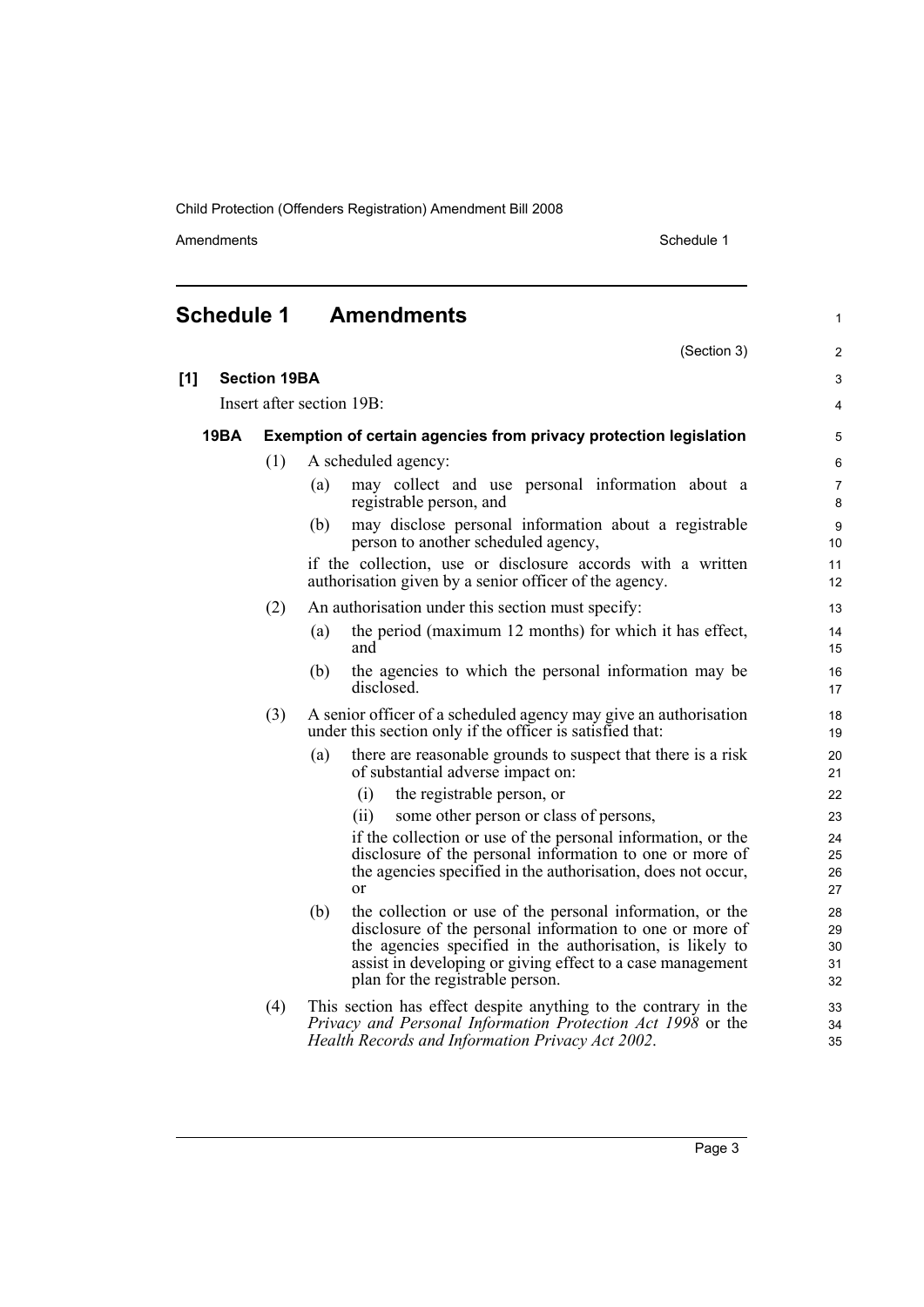Schedule 1 Amendments

(5) In this section:

*personal information* means anything that constitutes personal information for the purposes of both the *Privacy and Personal Information Protection Act 1998* and the *Health Records and Information Privacy Act 2002*, but does not include anything that is not personal information for the purposes of either of those Acts. **Note.** The two Acts referred to in this definition define *personal information* in terms that differ only in relation to what they exclude: something that is personal information for the purposes of one Act, but not the other, is consequently not personal information for the purposes of this section. *scheduled agency* means an agency listed in Schedule 1. *senior officer*, in relation to a scheduled agency, means a member of staff of the agency whom the head of the agency has nominated in writing as being a senior officer for the purposes of this section. *substantial adverse impact* includes, but is not limited to, serious physical or mental harm, sexual abuse, significant loss of benefits or other income, imprisonment, loss of housing or the loss of a carer. (6) The regulations may amend or substitute Schedule 1. **[2] Schedule 1** Insert before Schedule 2: **Schedule 1 Scheduled agencies** (Section 19BA) The NSW Police Force The Department of Ageing, Disability and Home Care The Department of Community Services The Department of Corrective Services The Department of Education and Training The Department of Health Housing NSW The Department of Juvenile Justice The Greater Southern Area Health Service The Greater Western Area Health Service 1  $\overline{2}$ 3 4 5 6 7 8 9 10 11 12 13 14 15 16 17 18 19 20 21 22 23 24 25 26 27 28 29 30 31 32 33 34 35 36